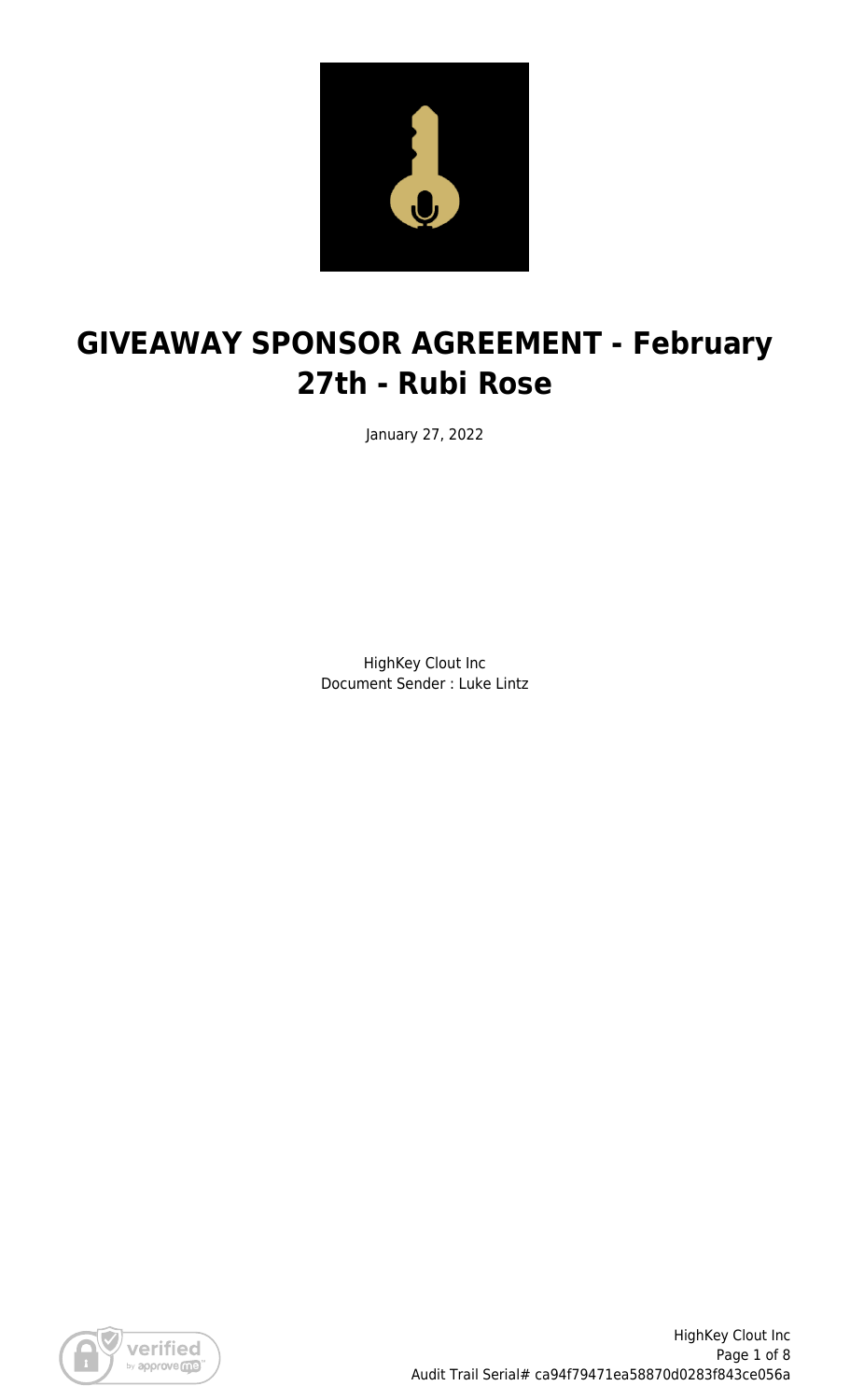### GIVEAWAY SPONSOR AGREEMENT - February 27th - Rubi Rose

This agreement ("Agreement"), which is made and entered into as of the date of Company's signature below (the "Effective Date"), by and between the undersigned ("Client"), with an as provided by Client to Company, on the one hand, and HighKey Enterprises LLC ("Company"), with an address of 250 Ave Ponce de Leon, Ste 301 PMB 0801, San Juan, PR 00918, Attn: Luke Lintz, Email: [accounting@highkeyclout.com,](mailto:accounting@highkeyclout.com) on the other hand, constitutes the terms and conditions for Sponsor's participation in one (1) of Company's giveaways (the "Giveaway"). Sponsor and Company are sometimes hereinafter collectively referred to as the "Parties" or individually as the "Party"."

1. Sponsor's Participation in The Giveaway. In consideration of the Participation Fee (as defined herein below), Company will include Sponsor in the Giveaway in accordance with the following. While the terms & conditions of the Giveaway are still being finalized, during the Giveaway Period (as defined herein below), Company's Instagram account (@highkeyclout, or such other Instagram account as directed by Company) will "follow" Sponsor's Instagram account and, as a condition of entering the Giveaway and in an effort to drive traffic to Sponsor's Instagram account, Company shall require each entrant to "follow" Sponsor's Instagram account. The Sponsor Instagram account to be included in the Giveaway is as follows:

("Sponsor's Instagram Account(s)")

Company estimates that by sponsoring the Giveaway, Sponsor's Instagram account may have an estimated gain of fifteen thousand (15,000) Instagram followers. However, Company makes no representation or warranty that Sponsor will gain any followers and, in the event Sponsor does gain followers, makes no representation or warranty regarding the retention of the followers, as the Parties acknowledge that social media user retention is largely based on content and Company makes no representation or warranty that Sponsor's content will retain said followers post Giveaway Period. Accordingly, it will solely be Sponsor's obligation to retain the followers.

- 2. Giveaway Launch Date / Giveaway Period. The tentative launch date of the Giveaway is currently scheduled to be on or about February 27th, 2022 and will run for ten (10) days (i.e., the Giveaway will end on or about March 8th, 2022) (the "Giveaway Period"); provided, said date(s) and/or the Giveaway Period may be reasonably altered at Company's sole discretion.
- 3. Giveaway Promotion: Prior to and during the Giveaway Period (the dates and times of which shall be determined by Company), Company shall engage social media influencers to promote the Giveaway via their Instagram accounts. As of the date hereof, Company has engaged @therubirose on Instagram to promote the Giveaway.
- 4. Participation Fee. In full consideration for the Sponsor's participation in the Giveaway, Sponsor will pay Company the guaranteed pay-or-play sum of U.S. Two Thousand Five Hundred Dollars (\$2,500) minus any applicable discounts directly given by Company (the "Participation Fee"). If the payment is made via credit card or PayPal there will be a merchant processing fee of four percent (4%) thereof, added to the participation fee. Company shall be deemed pay-or-play upon execution of this Agreement. Sponsor shall pay to Company the Participation Fee via credit card, Wire Transfer or PayPal upon Sponsor's execution of this Agreement into the following accounts (Sponsor to inform Company where the Participation Fee was sent):

Account Name: HighKey Enterprises LLC Account Number: 030229162 Bank Address: 208 Av. Luis Muñoz Rivera, San Juan, 00918 Routing Number: 021502011 Swift Code: BPPRPRSX Beneficiary Address: 250 Ave Ponce de Leon, Ste 301 PMB 0801, San Juan, PR 00918

Please Note: This is a USD currency bank account

Unless and until Sponsor pays and Company receives the Participation Fee in whole, Company shall be

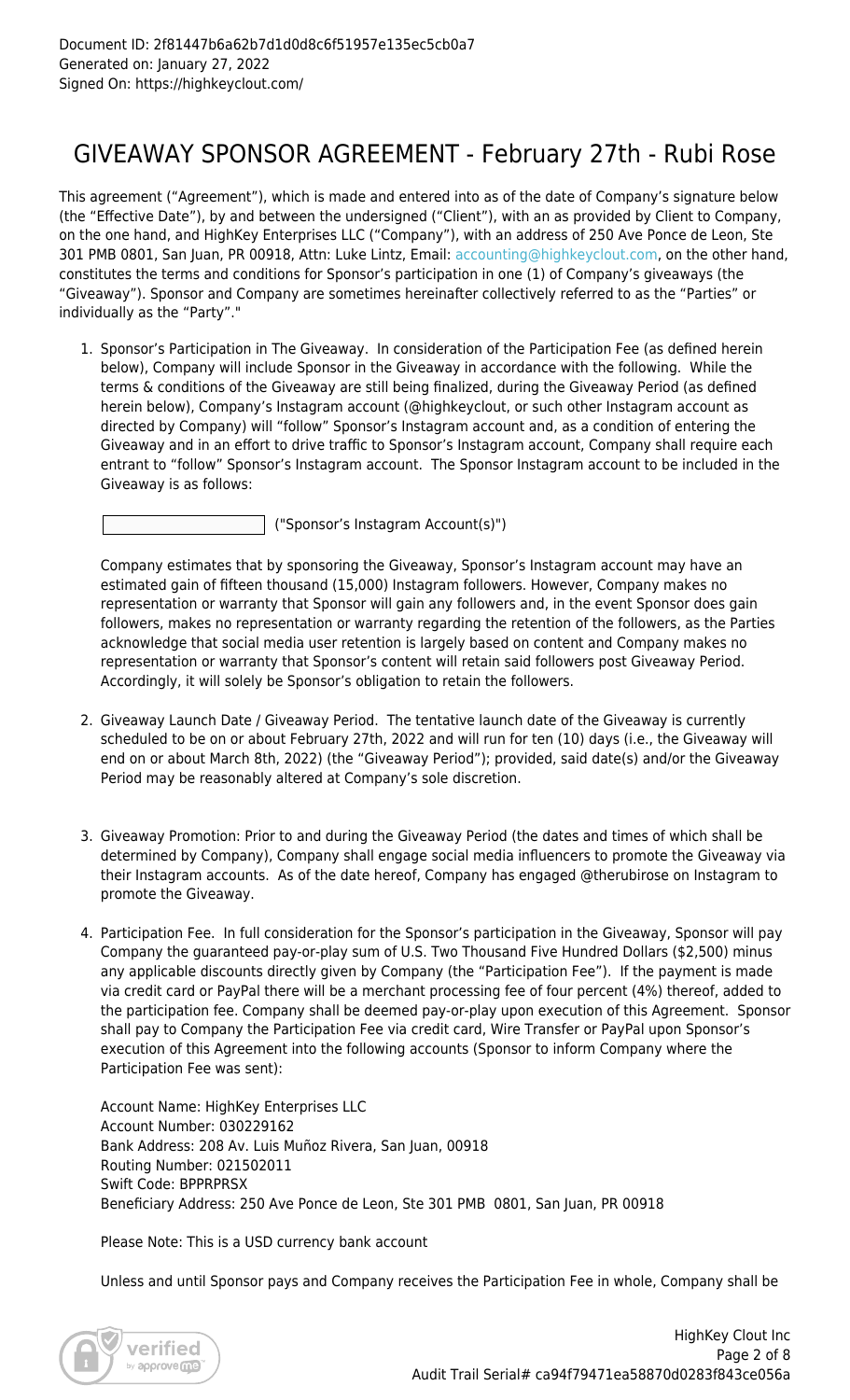under no obligation to include Sponsor in the Giveaway. By executing this Agreement, Sponsor agrees to refrain from initiating any chargebacks. Defaulting on any payments will result in immediate termination of all services.

- 5. Sponsor's Giveaway Social Media Posts. While not required, Sponsor is encouraged to promote the Giveaway on Sponsor's social media platforms. The creative of said social media posts shall be at Sponsor's discretion, provided Sponsor shall include the required hashtags and "@"s provided to Sponsor for inclusion therein, as well as #Giveaway.
- 6. Ownership.
	- Deliverables. "Deliverables" means each item of social media content Company causes to be posted by Company and/or any of her affiliates, employees, sponsors, and/or associates, including, without limitation, the influencers, in connection with the Giveaway, including any photographs, video footage, artwork and written work identified. Company will retain all ownership rights in the Deliverables, subject to the terms of a license provided for Sponsor Materials (as defined below) and shall have the right to use, reuse, reproduce, copyright, and exhibit them in any/all manners.
	- Sponsor Materials. Sponsor may provide Company with materials owned by the Sponsor or another third party ("Sponsor Materials"), for use in connection with the Deliverable(s), including, without limitation, Sponsor's name, likeness, and/or social media handle. Sponsor Materials shall remain the sole and exclusive property of Sponsor and/or the respective third party, as applicable, including all intellectual property rights therein; provided, Sponsor hereby grants or will cause to be granted to Company a non-exclusive, royalty-free, perpetual, irrevocable, worldwide license to use, copy, distribute, display, perform and transmit the Sponsor Materials as incorporated in the Deliverables; provided, notwithstanding the foregoing, nothing herein shall require Company to remove and/or delete any social media content incorporating Sponsor Materials created and posted during the Giveaway Period following the duration of this Agreement (i.e., the Deliverables can live passively in perpetuity on Company's social media platforms). Sponsor represents and warrants he owns the right to license or sub-license any of the Sponsor Materials provided to Company.
	- $\circ$  Company License. Solely during the Giveaway Period, Sponsor shall have the right to (i) promote or "whitelist" the Deliverables and (ii) share, like, and/or re-post the Deliverables solely on Sponsor's owned and operated social media channels; provided, Sponsor shall not be permitted to edit and/or modify the Deliverables before sharing, liking, and/or re-posting the Deliverables. Following the Giveaway Period, neither Party shall have the obligation to delete the Deliverables; provided, Sponsor shall not be permitted to "whitelist", promote, share, like, and/or repost the Deliverables following the Giveaway Period (i.e., there shall be no post Giveaway Period use of the Deliverables). Apart from the above, Sponsor will not exploit or distribute the Deliverables in any manner, including, without limitation, by using the Deliverables in any form of advertising or commercial tie-ins without the explicit permission of Company in each instance.
- 7. Representations and Warranties; Indemnity. Sponsor represents and warrants that (i) Sponsor has the full right and authority to enter into this Agreement, to grant the rights herein granted, and to perform its obligations hereunder; (ii) Sponsor shall comply with all laws, regulations, and Instagram rules in connection with the Sponsor Services, including, without limitation, the Federal Trade Commission ("FTC"); and (iii) any products given to Company for inclusion in the Deliverables and/or Giveaway, if any, are safe and merchantable for its intended purpose. Each Party shall indemnify the other against any third party liability, damages, costs and expenses (including reasonable outside attorneys' fees and costs) incurred by reason of any claim arising in connection with any uncured material breach of their respective covenants, representations, warranties or agreements herein. Any social media gain discussed by the parties is an estimate, and not a guarantee. Sponsor shall indemnify, defend, and hold harmless Company and their employees, agents, and representatives from and against any and all claims, suits, damages, liabilities, costs, and expenses (including reasonable outside attorneys' fees and court costs) arising out of or relating to the exploitation, production, manufacturing, and advertising of Sponsor's products and/or services and/or any element thereof, including, without limitation, Sponsor's social media accounts, any Sponsor Materials and/or advertising material furnished by Sponsor. Company shall have the right to approve any counsel retained to defend against any claim in which Company or its affiliates are named as a defendant. Additionally, Company shall have the right to control and participate in the defense of any such claim concerning matters that relate to Company.

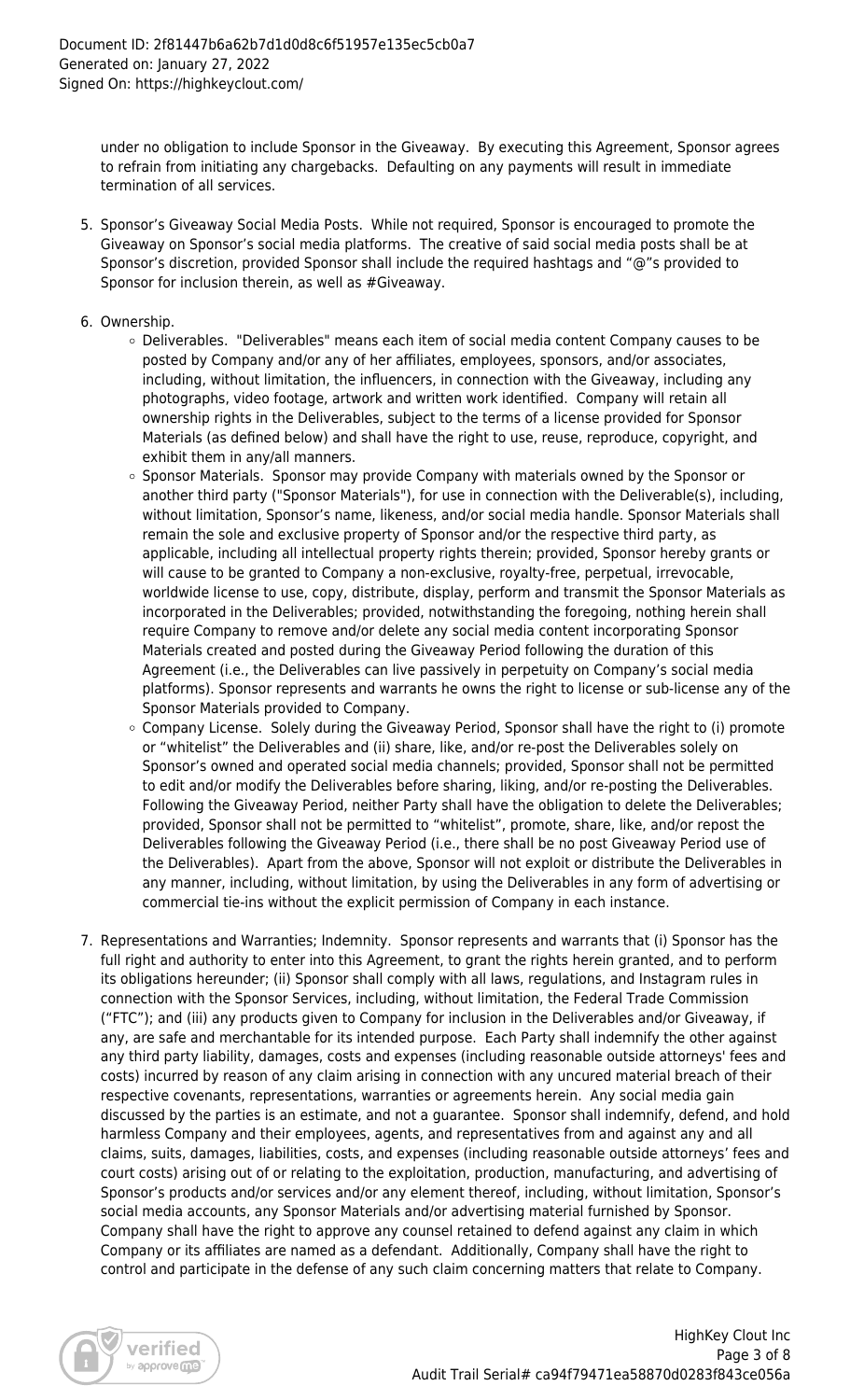Sponsor will not settle any such claim without Company's prior written consent. This indemnification shall survive termination and/or expiration of this Agreement.

- 8. Confidential Information. "Confidential Information" means the proprietary information exchanged between each of the Parties, which includes, without limitation, non-public information (tangible or intangible) regarding a Party's products and services, campaigns, technology, designs, techniques, research, know-how, specifications, product plans, pricing, customer information, user data, current or future strategic information, current or future business plans, policies or practices, employee information, and other business and technical information, which is either (a) marked "confidential" or "proprietary" at the time of disclosure by the disclosing party; or (b) by its nature or content is reasonably distinguishable as confidential or proprietary to the receiving party. Each Party agrees to hold the Confidential Information in confidence and to not use or disclose it to a third party. The receiving party shall protect the Confidential Information by using the same degree of care, but no less than a reasonable degree of care (including reasonable security measures), to prevent the unauthorized use, dissemination or publication of Confidential Information as the receiving party uses to protect its own Confidential Information of like nature. If either Party authorizes the other to make copies of Confidential Information, the other Party's proprietary rights notices shall be reproduced in the same manner as the original Confidential Information. The receiving party may disclose the Confidential Information to its employees, agents, business, legal, and financial advisers and independent contractors with a need-to-know, only as necessary to fulfill the Services and provided such parties have executed a written non-disclosure agreement substantially as protective of Confidential Information as this Agreement. The receiving party shall promptly notify the disclosing party of any actual or suspected misuse or unauthorized disclosure of the disclosing party's Confidential Information. Confidential Information shall not include information that (a) is made generally available in the public domain prior to time of disclosure; (b) is or becomes publicly available through no act or omission by the receiving party; (c) was already in the receiving party's possession without restriction before receipt from the disclosing party and was not subject to a duty of confidentiality; (d) is rightfully disclosed to the receiving party by a third party without confidentiality restrictions; or (e) that the receiving party independently developed without use of or reference to Confidential Information. The receiving party may disclose the disclosing party's Confidential Information as required by law or court order provided: (i) the receiving party reasonably notifies the disclosing party in writing of the requirement for disclosure, unless notice is prohibited by law; and (ii) discloses only that portion of the Confidential Information legally required. Any such disclosure of Confidential Information shall not otherwise relieve receiving party of any of its obligations hereunder.
- 9. Force Majeure. If Company's services are prevented, rendered impossible, or unfeasible by sickness or disability of Company or the influencers, technology failure, unforeseen emergency of Company and/or the influencers, any act or regulation of any public authority, or by reason of riot, strike, acts of terrorism, epidemic, war or declaration of disaster by federal or state government, or other preventing acts (e.g., an event which causes a rapid spike in internet activity, like a celebrity death, etc.) (each a "Force Majeure Event"), it is understood and agreed that there shall be no claim for damages by either Party and Company shall not be deemed in breach of this Agreement. In the event of a Force Majeure Event, the parties agree to negotiate in good faith to reschedule service dates, subject to Company's availability, on the terms and conditions set forth herein.
- 10. Notices. All notices and other communications, including payments, under this Agreement shall be made in writing and shall be delivered by hand or sent by fax, electronic mail (including text message, email, and Instagram direct message, with confirmed receipt), or sent by prepaid express mail or reputable overnight courier service, and shall be deemed given when so delivered by hand fax, electronic mail, or if express mailed or couriered, three (3) business days after mailing or deposit with such express mail service or courier to the Parties at the following addresses (or at such other address for a Party as shall be specified by like notice):

If to Company: HighKey Enterprises LLC HighKey Enterprises 250 Ave Ponce de Leon Ste 301 PMB 0801 San Juan, PR 00918 Email: accounting@highkeyclout.com

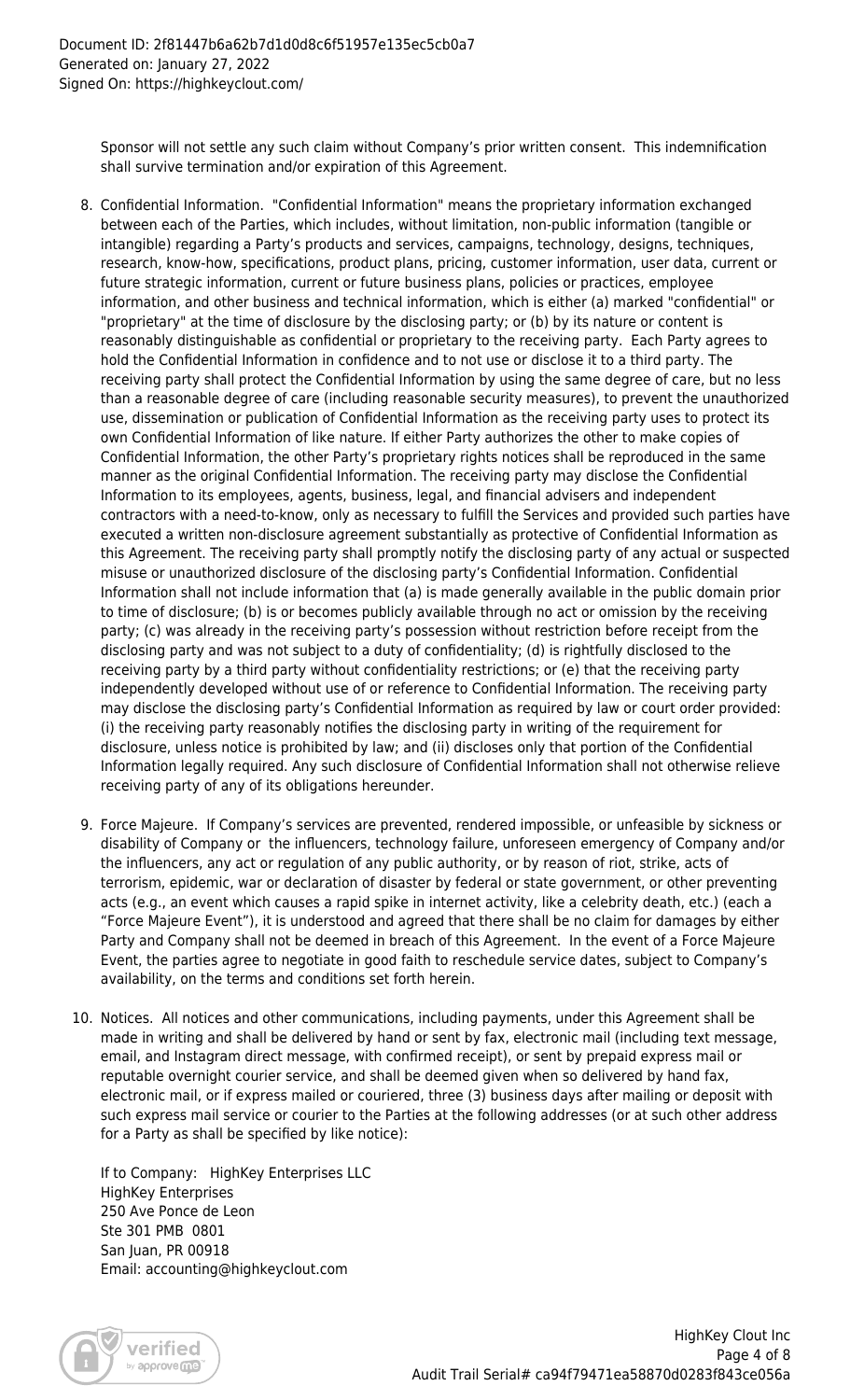Attn.: Luke Lintz

If to Sponsor:

(Sponsor's contact and billing details can be found in the corresponding invoice after the transaction is processed)

- 11. Term and Termination.
	- This Agreement will commence on the Effective Date and, unless terminated earlier in accordance with the terms of this Agreement, will remain in force and effect for as long as the Giveaway is active and/or Company is performing the services outlined herein.
	- $\circ$  Either Party may terminate this Agreement if the other Party breaches any material term of this Agreement and fails to cure such breach. Neither Party hereunder shall be deemed in breach hereof until the non-breaching party provides the breaching party with written notice of said breach and the breaching party fails to cure said breach within ten (10) days of receiving such written notice; provided, Company shall be permitted to immediately terminate this Agreement at any time prior to receipt of the Participation Fee. Adequacy of cure shall be judged by the nonbreaching party's reasonable business judgment.
	- Upon expiration or termination of this Agreement, Sponsor will immediately cease using any/all deliverables other than as permitted under this Agreement.
	- o Those terms that by their nature should survive expiration or termination of this Agreement shall survive, including, without limitation, each Party's respective obligations, ownership, and indemnification.
- 12. Dispute Resolution and Binding Arbitration. Client and Company recognize that disputes arising under this Agreement are best resolved at the working level by the Parties directly involved. Both Parties are encouraged to be imaginative in designing mechanisms and procedures to resolve disputes at this level. Such efforts shall include the referral of any remaining issues in dispute to higher authority within each participating Party's organization for resolution. Failing resolution of conflicts at the organizational level, Client and Company agree that any and all remaining controversies, claims or disputes arising out of or related to this Agreement or the interpretation, performance, or breach thereof, including alleged violations of statutory or common law rights or duties, and the determination of the scope or applicability of this agreement to arbitrate ("Dispute"), except as otherwise set forth below, shall be resolved according to the following procedures which shall constitute the sole dispute resolution mechanism hereunder. In the event that the Parties are unable to resolve any Dispute informally, then such Dispute shall be submitted to confidential final and binding arbitration to be administered by the American Arbitration Association (or any like organization successor thereto) in the Commonwealth of Puerto Rico in accordance with the American Arbitration Association's Commercial Arbitration Rules and Mediation Procedures. The arbitration shall be conducted, and the award shall be rendered in the English language. The parties agree that any and all disputes shall be submitted to confidential, binding arbitration, before a single neutral arbitrator, who shall possess no less than ten (10) years of experience in entertainment matters. Client further agrees to waive his/her right to a trial by jury. The arbitration shall be conducted before a single neutral arbitrator appointed in accordance with the Commercial Arbitration Rules. The arbitrator will provide a detailed written statement of decision, which will be part of the arbitration award and admissible in any judicial proceeding to confirm, correct or vacate the award. Unless the parties agree otherwise, the neutral arbitrator and the members of any appeal panel shall be former or retired judges or justices of any Commonwealth of Puerto Rico court. The Parties shall share the cost of the arbitration; provided, the prevailing party shall be entitled to their fees and costs associated with the arbitration, including outside attorney's fees. If either Party refuses to perform any or all of its obligations under the final arbitration award (following appeal, if applicable) within thirty (30) days of such award being rendered, then the other Party may enforce the final award in any court of competent jurisdiction in Puerto Rico. The Party seeking enforcement of any arbitration award shall be entitled to an award of all costs, fees and expenses, including reasonable outside attorney's fees, incurred in enforcing the award, to be pay by the Party against whom the enforcement is ordered. The arbitrator will have no authority to award consequential, special, indirect, punitive, exemplary or incidental damages, including, without limitation, lost profits and opportunity costs. Except as may be required by law, neither a party, nor the arbitrator may disclose the existence, content or results of any arbitration without the prior written consent of both parties, unless to protect or pursue a legal right. If either party, notwithstanding the foregoing, should attempt either to resolve any dispute arising in connection with this Agreement in a court of law or equity or to forestall, preempt,

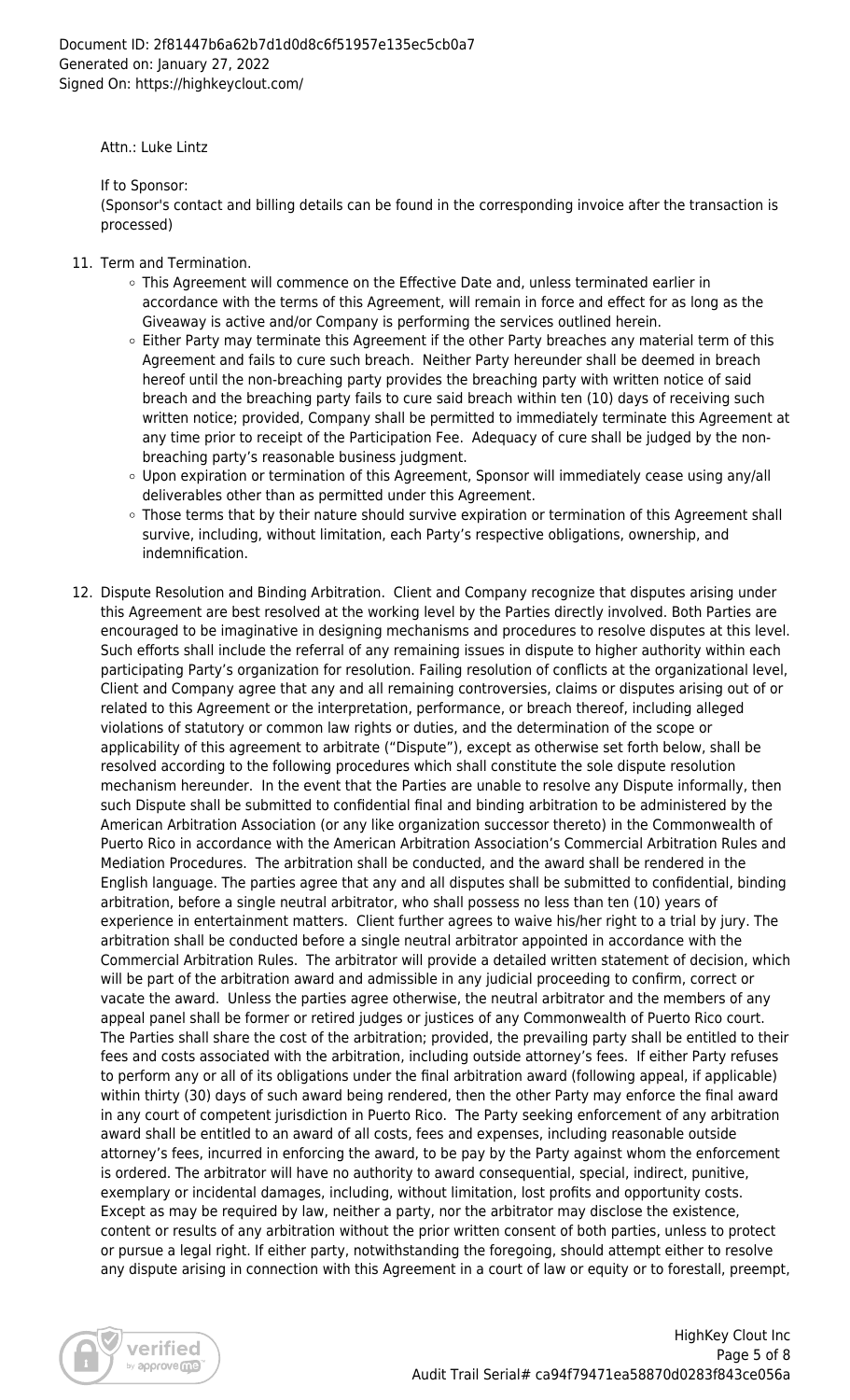or prevent arbitration of any such dispute by resort to the process of a court of law or equity, and such dispute is ultimately determined to be arbitrable by such court of law or equity, the Arbitrator shall include in his award an amount for the other party equal to all of that other party's costs, including attorney's fees, incurred in connection with such arbitrability determination.

- 13. General.
	- Assignment. Sponsor shall not be permitted to assign, delegate or otherwise transfer this Agreement without the prior written consent of Company. Any attempted assignment, transfer or delegation, without such consent, will be void.
	- $\circ$  No Injunctive Relief. It is further agreed that Sponsor's rights and remedies in the event of a failure or an omission constituting a breach of the provisions of this Agreement shall be limited to the Sponsor's right, if any, to recover damages in an action at law, but in no event shall Sponsor be entitled by reason of any such breach to terminate this Agreement, or to enjoin Company in any way.
	- o No Defamatory Statements. Sponsor agrees that Sponsor will not make any statement, or take any other action, to disparage, defame or compromise the goodwill of Company or its employees, owners and affiliates. In addition to injunctive relief and actual damages, Sponsor agrees any breach or violation by Sponsor of the foregoing sentence shall result in substantial damages and injury to Company, the precise amount of which would be extremely difficult or impracticable to determine. Accordingly, the parties have made a reasonable endeavor to estimate a fair compensation for potential losses and damages to Company and, therefore, Sponsor further agree, that in addition to the remedies set forth herein, Sponsor will also be obligated to pay, and agrees to pay to Company, the sum of One Million Dollars (\$1,000,000) as a reasonable and fair amount of liquidated damages to compensate Company for any loss or damage resulting from each breach by Sponsor of the forgoing terms. The parties intend that such damages constitute compensation and not a penalty. The parties hereto further agree that such sum bears a reasonable and proximate relationship to the actual damages which Company may suffer from each breach of the terms of this Agreement.
	- $\circ$  Release. Sponsor (on behalf of itself and its heirs, next of kin, spouse, guardians, legal representatives, employees, executors, administrators, agents, successors and assigns (collectively, the "Releasing Parties") hereby agree not to sue and irrevocably and unconditionally release, waive and forever discharges Company and their successors, assigns, licensees, distributors, sponsors, and advertisers, and each of the foregoing's respective past, present and future officers, directors, agents, representatives, shareholders and employees, jointly and individually (collectively, "Released Parties"), from any and all manner of liabilities, claims and demands of any kind or nature, whatsoever, in law or equity, whether known or unknown, suspected or unsuspected, and whether or not concealed or hidden, that Sponsor may now have or may hereafter have (including, but not limited to, for defamation, invasion of any rights of privacy, right of publicity or personality, intentional or negligent infliction of emotional distress, infringement of copyright or trademark or violation of any other right), which arise out of or relate in any way, directly or indirectly, to the Sweepstakes or any rights therein which Sponsor or any Releasing Parties ever had, now has, or in the future may have against any Released Parties. Sponsor acknowledges that there is a possibility that subsequent to the execution of this Agreement, Sponsor may discover facts or incur or suffer claims which were unknown or unsuspected at the time this Agreement was executed, and which if known by Sponsor at that time may have materially affected Sponsor's decision to execute this Agreement. Sponsor acknowledges and agrees that by reason of this Agreement, and the release contained in the preceding sentences, Sponsor is assuming any risk of such unknown facts and such unknown and unsuspected claims.
	- Limitation of Liability**:** Under no circumstances shall Company be liable to Sponsor for consequential, special, indirect, punitive, exemplary or incidental damages, including, without limitation, lost profits and opportunity costs, arising out of this Agreement, and Company's total liability in connection with this Agreement shall not exceed the Participation Fee amount.
	- Misc. This Agreement shall be construed in accordance with the laws of the Commonwealth of Puerto Rico. Jurisdiction and venue of all matters relating to this Agreement will be vested exclusively in the federal, state and local courts within the Commonwealth of Puerto Rico, to which the parties hereby agree to submit any controversy arising hereunder, excluding that body of law pertaining to conflicts of laws and agree to accept service by mail (including email) to the address listed herein (or as such address may be amended as permitted herein). This

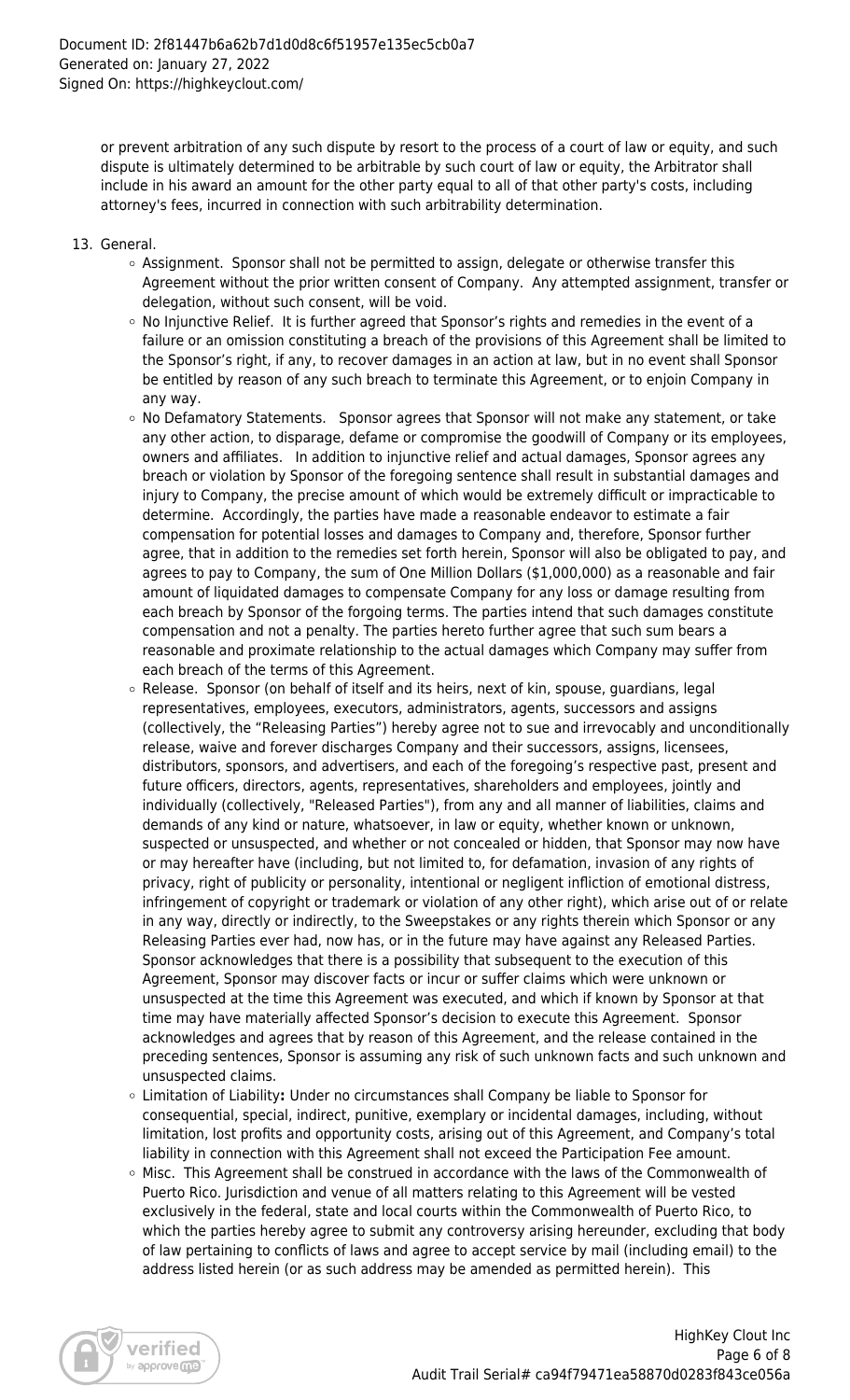Agreement, contains the full and complete understanding between the parties and supersedes all prior agreements and understandings, whether oral or written concerning the subject matter hereof. This Agreement may not be modified or changed except by a writing signed by all of the parties. Each of the parties acknowledges that no representation or promise not expressly contained in this Agreement has been made by the other or its agents or representatives. The failure of any Party to enforce at any time any of the provisions hereof shall not be construed to be a waiver of such provisions, or of such Party's rights thereafter to enforce any such provisions. In the event any provision of this Agreement is held to be invalid or in violation of any law, statute, regulation, order or lawful union or guild requirement, the Agreement shall be deemed modified to the minimum extent required in order to comply therewith and shall otherwise continue in full force and effect. This Agreement is executed in two (2) counterparts (digital signatures acceptable), whereas each Party shall retain one (1) counterpart. Each counterpart shall be deemed an original whereas both together shall constitute one and the same instrument. This Agreement is not intended, nor shall it be deemed or construed, to create a relationship of principal and agent or partnership or joint venture between the parties and neither Party shall have any power or authority to enter into any agreement on behalf of the other Party or to otherwise bind or obligate the other Party in any manner whatsoever. Sponsor has entered into this Agreement freely and voluntarily, and acknowledges that Sponsor either consulted with independent counsel before entering into this Agreement, or had the opportunity to do so, but elected not to.

х